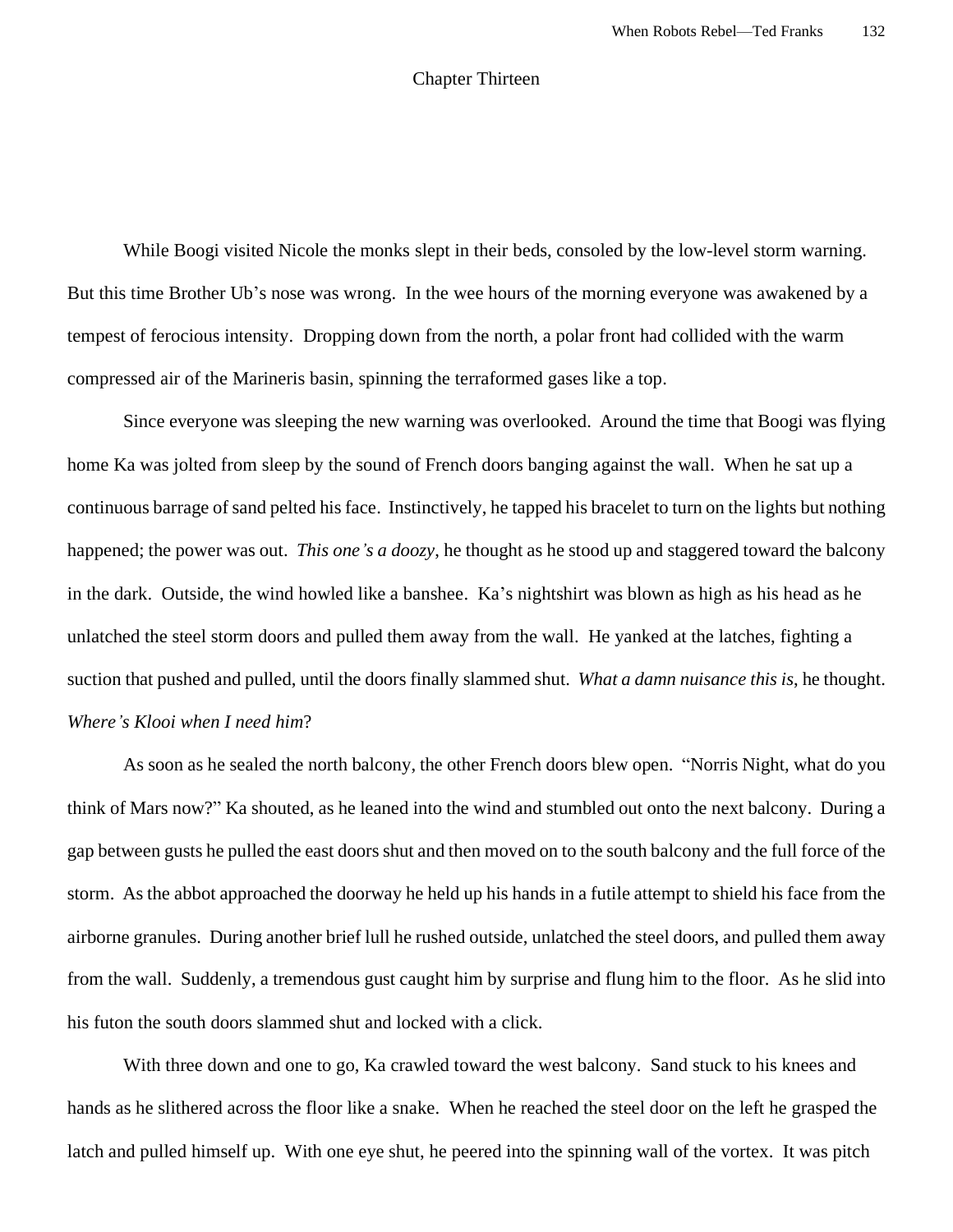black.

At that moment a hand touched his shoulder. Ka turned around and caught a glimpse of two phosphorescent globes swaying back and forth. "It's about time!" he yelled, as angry as the wind. "Now lend me a hand!"

With Klooi's help Ka shut the west balcony's doors, and immediately the roar of the wind quieted down to a menacing drone, although the walls still shook and squeaked. While Klooi fired up a lantern Ka put on an oxygen mask\* to counter the plunge in air pressure that usually occurred during a cyclone. The abbot took two deep breaths and then asked in a muffled voice, "Have you seen the doctor? We better make sure he has oxygen."

"I've seen no one except Vagoo," Klooi replied. "I passed her on my way up."

"We need to find Brother Ub and do a head count," Ka said, as he slipped into his daytime robe. After stopping to straighten the bronze crucifix he went into the hall. The elevator was out of service so they took the spiral stairway instead. Klooi held the lantern aloft as he followed his master downstairs and through an underground tunnel leading to the west tower's basement. From there they hurried upstairs and into a dining room full of frightened monks in oxygen masks. Ka looked around but saw no sign of Dr. Night or Sister Te.

Ub was still dressed in his nightshirt and his feet were bare. "The fabrication hall is sealed," he announced, talking through his mask. "Vagoo's lips fell off in the mayhem and she's still looking for them. Aiigo took the tunnel to the garage. I imagine he's sealed all those doors by now. I haven't run across Boogi yet." When Ka asked about Night and Te, Ub was in a quandary. "Now where could *they* be?" he said, perplexed. "I haven't run into either one of them. BTW, I took a nasty tumble on the stairs." He pointed to a bandaged toe. "Thank goodness I landed on my tush and not my noggin."

"What's the difference?" Ka said with a sneer. After Ub did another head count the abbot snatched two lanterns and gave them to Klooi. "Follow me," he said. "We must find our VIP. Brother, you can start the damage patrols, but make sure everyone travels in pairs. Oh, and put something on your feet." At that moment the storm doors shook violently, testing their locks. Here and there puffs of dust burst through the cracks. The \*These masks had a small cigar-shaped, solid oxygen tank attached to the chin piece.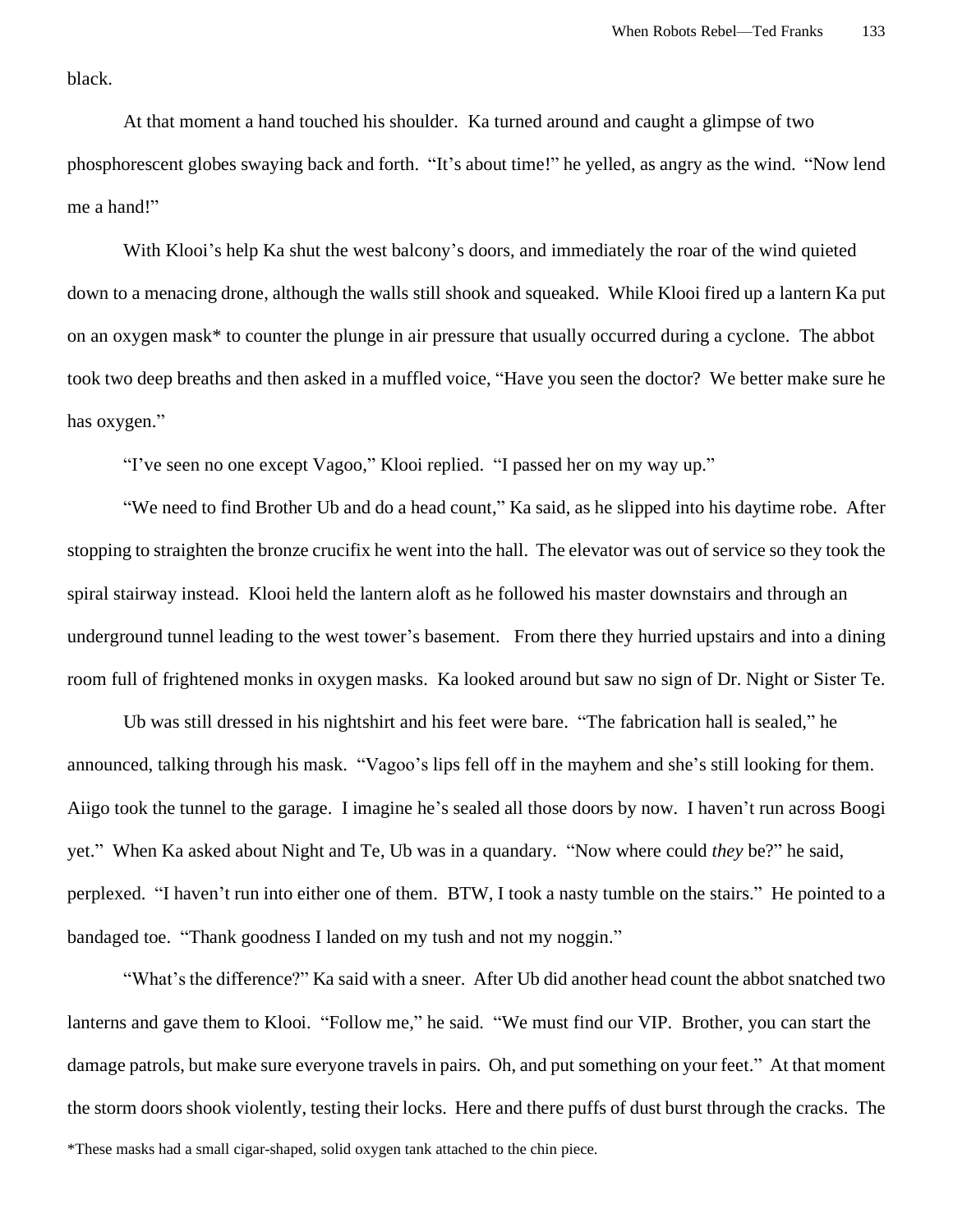ceiling creaked.

"Here come my allergies," Ub said with a snort. "And I'm out of allergy pills."

Ka pushed him aside and rushed up the spiral stairs, heading for the guest suites. Klooi followed with a lantern hanging from each fist and as they circled around each floor the abbot could feel the tower sway in the wind. Suddenly he heard a voice coming from the floor above. Ka stopped and grabbed Klooi's arm. "Did you hear that?"

"Yes. I believe it's Sister Te."

"Quick, extinguish the lanterns!"

As the two conspirators crouched in the dark, Te's voice said, "Don't be such a baby, Norris. It's only the wind."

"Shut up," Night replied. "If I had known Mars would be this inhospitable I never—."

"You shut up. You knew about the sandstorms."

The couple groped the wall as they came downstairs. Night noticed Klooi's florescent eyes and shouted, "Who goes there?"

Te thought the glowing orbs belonged to Boogi, until Klooi fired up the lanterns. "Oh, it's you," she said, disappointed.

"Either Klooi is doing covert reconnaissance, or else you always climb the stairs in the dark," Night said.

Ka replied, "My apologies. We know these steps so well we forget to turn on our lanterns." He simulated innocence, but it was concealed beneath his mask. "Anyway, I'm relieved to find you both. Now everyone is accounted for."

Truth be told, Ka was unsettled finding the two together like this. Since he fancied Te, he saw her husband as a threat, especially when they were both in their bed clothes. Had they been sleeping together when the cyclone hit? Ka gave them oxygen masks and said, "You need to wear these until the terraformers catch up."

Te slipped hers on, and even though most of her face was hidden Ka could still see her magnificent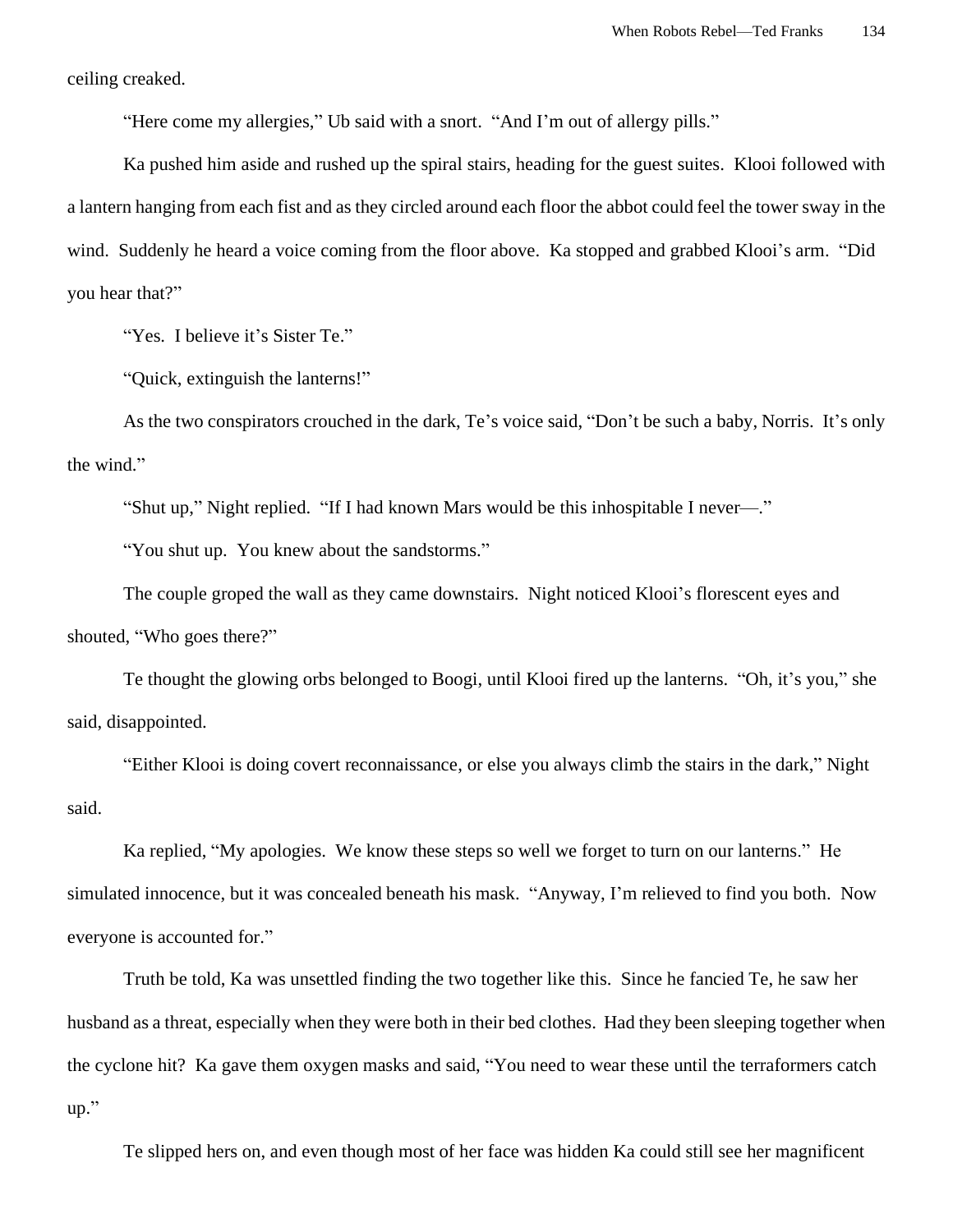violet eyes through her goggles. The abbot was reminded of an angel of war, or a goddess of extermination, demanding immediate surrender. He would have dropped to his knees, but the sight of Night's hand on her shoulder chilled his heart. Maintaining the usual decorum he pointed downstairs and said, "Please, follow us. You'll be safer in the dining hall."

Klooi held the lanterns up in the air while Ka led the way downstairs. The light from the lanterns created long shadows on the steps below. The abbot looked back, checking to see if Night was still grasping his wife's shoulder. He was.

"These masks make us look like robots," Te said. "Klooi looks more human than we do." "I beg your pardon," Klooi said. "I'm a NIMBUS clone. We aren't tainted by human singularities." "I said you *look* more human," Te replied. "I know you'll never act like one."

The moment they entered the dining hall the wind suddenly stopped. For over an hour everyone huddled in the middle of the room, waiting for another onslaught. The only sounds were the inhalations of air inside the masks. Before long the patrols came back without any damage to report; just sand here, sand there, sand everywhere.

Finally Ka opened the doors to the terrace, but when he pushed against the outer steel doors they wouldn't budge. Even with the help of two strong monks the doors only opened a crack, but the slit was wide enough to allow sand to pour in. Then Vagoo showed up, still missing her lips and covered with a thick film of red dust. "Master, both towers are sealed," she announced.

"It's a shame the storm's over," he said. "Because now you'll have to unseal them. By the way, where's Boogi?"

"Beats me. I haven't seen Boogi all morning."

Ka decided it was time to summon the bipot. After tapping his bracelet he smiled at Dr. Night. "Severe, but short lived," he said. "Don't worry about the mess; we have plenty of vacuums in house."

The doctor peered through the crack between the doors. A narrow beam of sunlight illuminated his mask. "Fascinating," he said. "Until now I always thought you had dust storms on Mars. Where did all this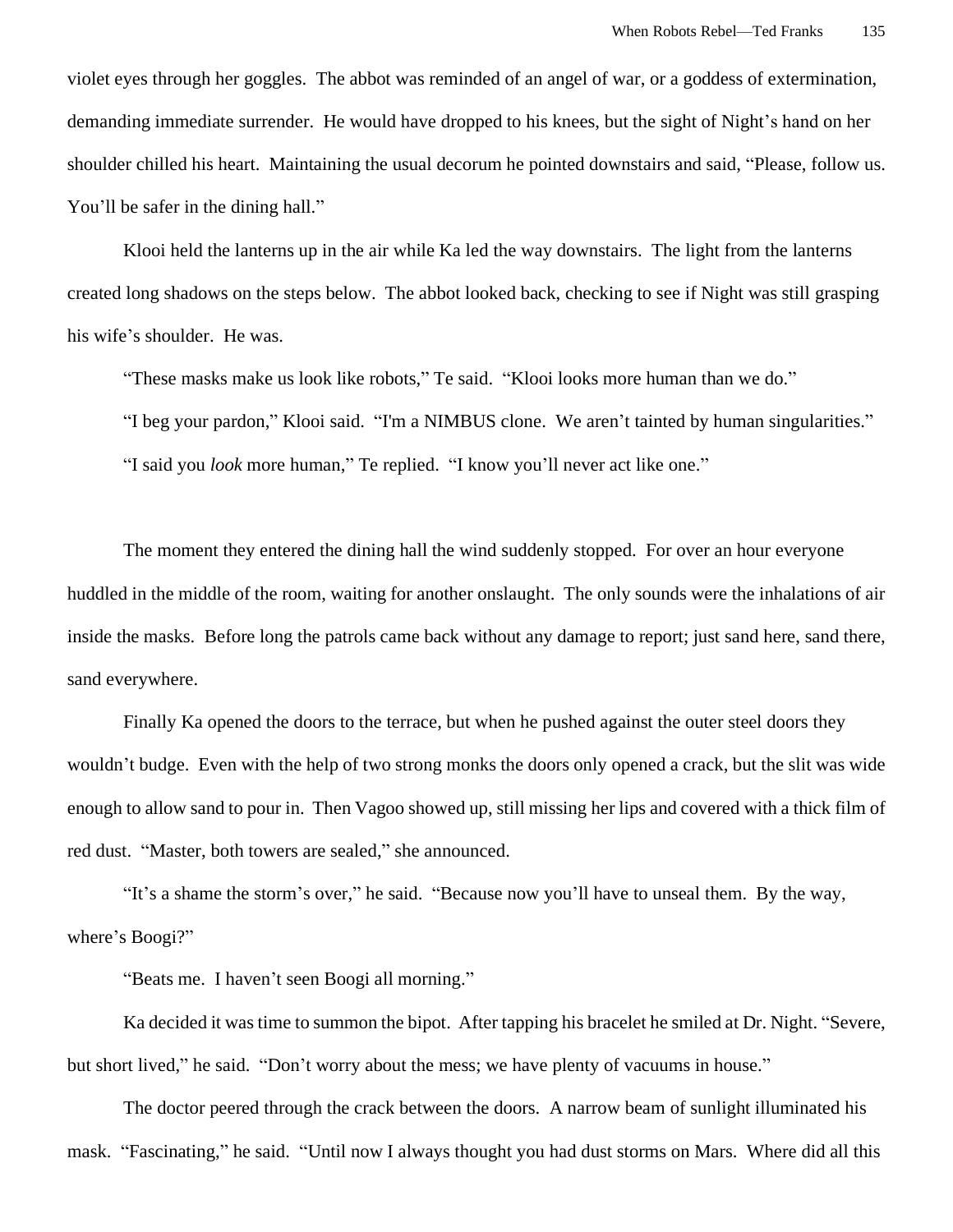sand come from?"

"Here and there," Ka said. "The cyclone recycles it." As he watched Night sit down by Te, he came to the realization that he detested the man. But Ka was savvy enough to hide his feelings and perform the duties of a consummate host. He had learned a long time ago that the monastery's protocols kept him out of trouble. If he veered too far away from them he would eventually self-destruct. Nevertheless, the abbot wished that Te would be as chummy with him as she was with Boogi. Why did she despise his good intentions and scoff at his obvious interest in nurturing her recovery? What a shame the poor girl was so warped by her childhood that she preferred the company of an inferior robot to someone as evolved as himself. And now, to add insult to injury, he had to watch while she and her husband performed a reconciliation dance. Ka wondered if he should remind Te of the vow of celibacy. Even though Poowhi was a monastery it was obvious that her husband had no intention of playing by the rules.

Ka turned to Te and said, "Why don't you help Brother Ub vacuum the fabrication hall and let me settle our good doctor's nerves? Once Vagoo gives his suite the once over and he has a warm bath, he'll forget about our little storm."

Suddenly the power came back on and the LED candelabras lit up the room. "Hallelujah!" Ub cried. "Now Boogi can start breakfast. Where is he anyway?"

"I don't know," Ka said, feeling hungry himself. "I summoned him. He should be here by now." He glanced at Ub's bare feet. "I thought I told you to wear your sandals, brother. You look destitute."

Ub was in a contentious mood. "Saint Francis walked barefoot," he said.

"Believe me, you're no saint. Now run along and find your sandals."

After Ub and Te left the room, Dr. Night stood up and fumbled with his mask. "How long do I have to wear this?" he asked impatiently.

"It won't be long," Ka replied, secretly amused by the man's discomfort. "Our terraformers are quite efficient." He felt around in his pockets. "Looks like I left my air monitor upstairs. I'll have to go get it."

Ka was just leaving when Vagoo strutted into the hall. "Boogi's not in his room," she announced, "and he's not in the garden either."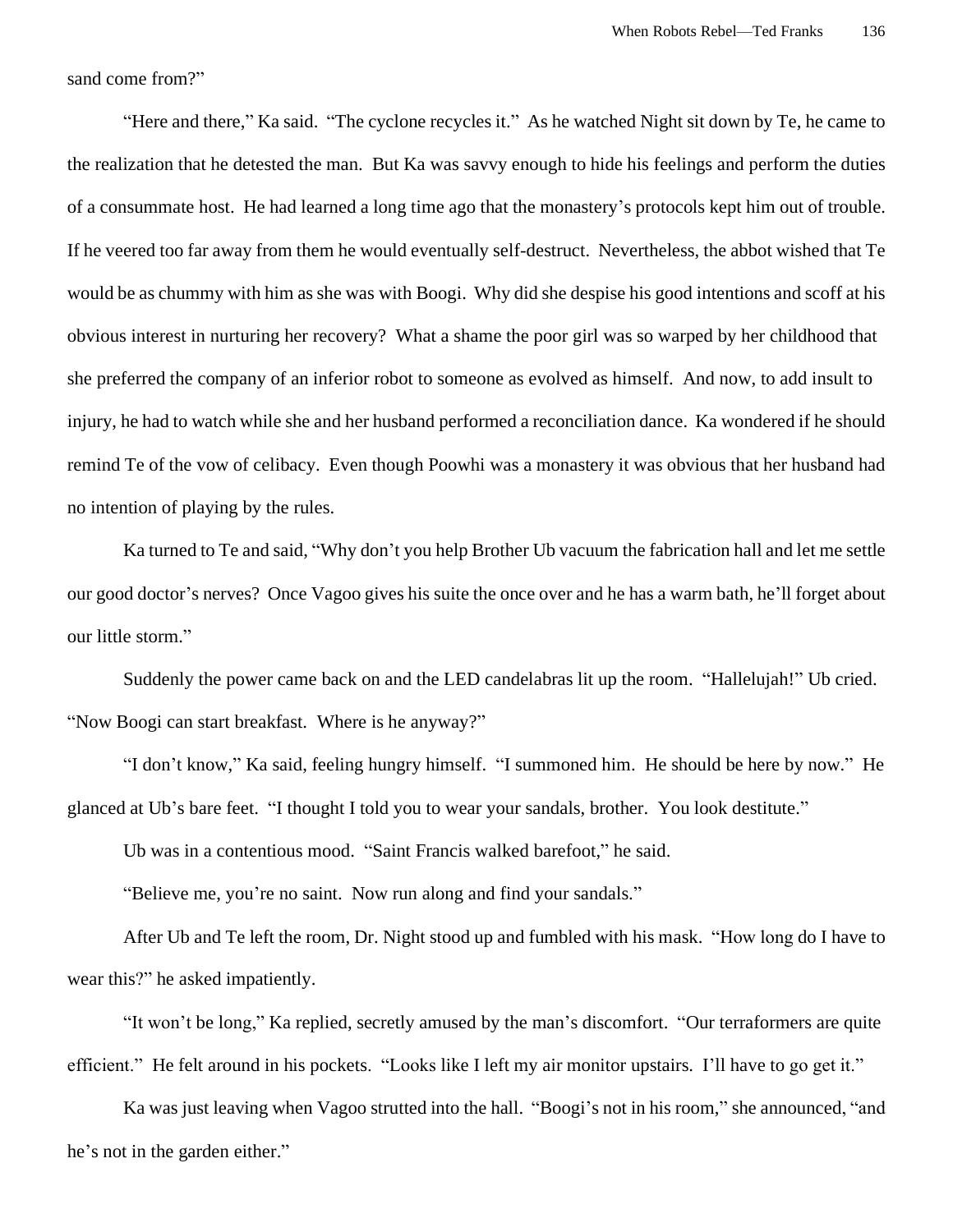Dr. Night spoke. "That's your robot chef, correct? Teri and I saw him late last night. He came out on the terrace while cleaning up. I gave him an empty wine bottle and then off he went."

"Is that so?" Ka said, more interested in the doctor's late-night rendezvous with Te than with Boogi's whereabouts. He glanced with suspicion in the direction of the terrace; the scene of their tryst. Then he summoned Boogi again.

After ten minutes had passed with no sign of the bipot, Ka summoned Aiigo. When the big ant showed up he was covered with a film of fine red dust, just like Vagoo. "Relax. Everything's under control," he said.

"Have you seen Boogi?"

"Nope. But oh boy, wait until he sees the garden. It really got thrashed." Aiigo noticed that something was missing on Vagoo's face. "Girl, you look terrible," he said. "What happened?"

Vagoo shook her fist and was about to speak but Ka beat her to it. "Settle down, you two," he said. "I want you both to keep an eye out for Boogi. His transponder is off so I can't locate him."

"Gotcha," Aiigo said. As he left the room he pointed at Vagoo's truncated face and giggled.

Ignoring Vagoo's humiliation, Ka turned to Klooi and said, "I'm afraid your hiatus is over, my friend. Since Boogi's MIA, you'll need to step up and help Vagoo in the kitchen. Hopefully four hands will be better than none." He addressed Dr. Night. "You can take your mask off when you eat, but it will be at your own risk. Who knows what Vagoo will annihilate for breakfast."

While the housekeeper and Klooi left for the kitchen a handful of monks pushed against the outer steel doors. This time they opened them all the way and a mound of sand poured into the room. Outside the sun was partially hidden by a murky yellow haze and the sound of roaring vacuums filled the air.

Later that afternoon Ka sent out a search party for the missing bipot. Aiigo flew above the sand dunes in the hovercraft, buzzing back and forth over the terrain. Vagoo searched the area beyond the garden using a metal detector set to titanium. After spending nearly two hours hiking over the sand the bumblebee bot was ready to call it quits. "Dear Yaboo\*, where could he be?" she said out loud as she started up another steep \*Yaboo is the traditional god of robots.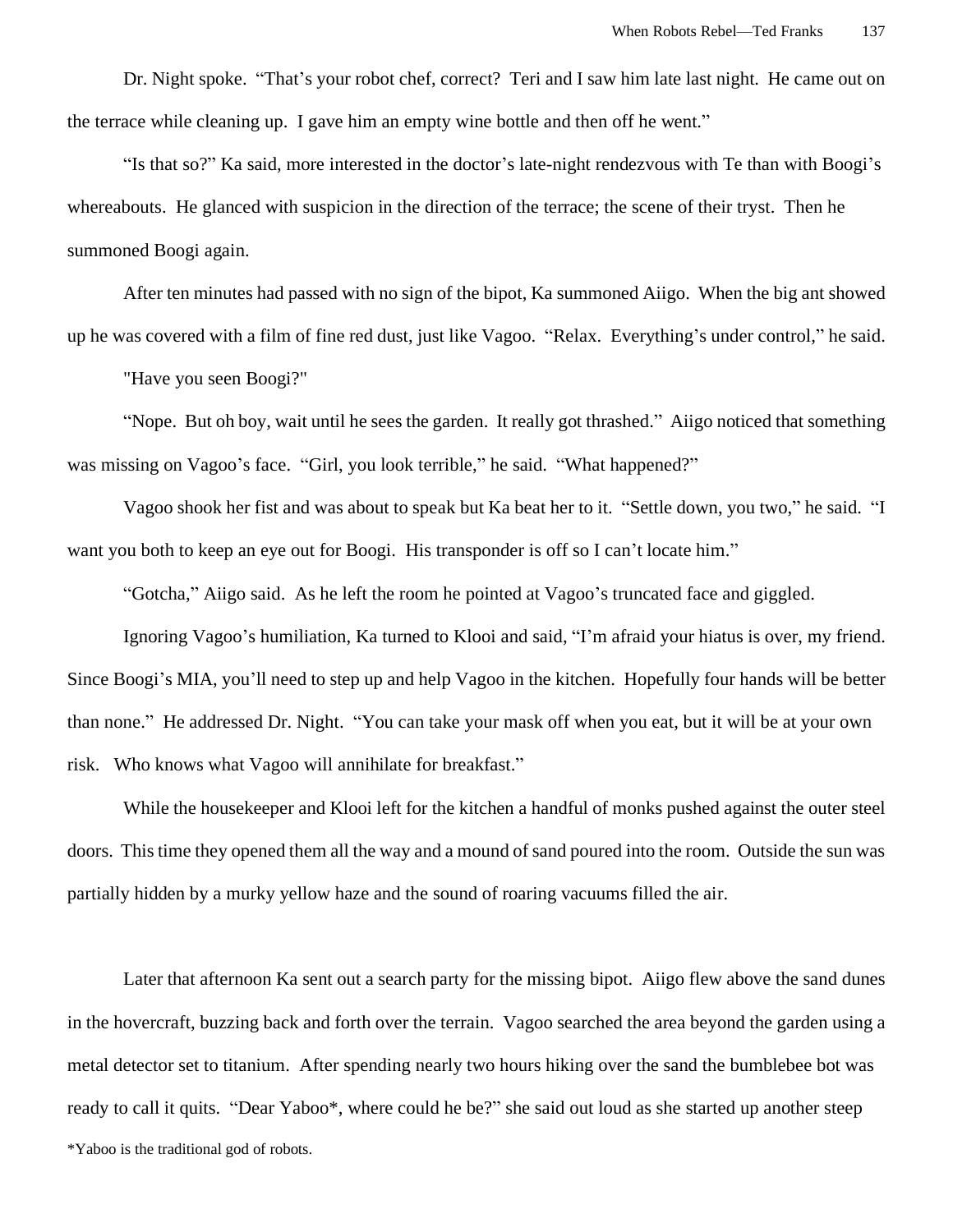slope. When she reached the top she sighed and turned around, preparing to head back. Suddenly the detector started to tick. Following the signal, Vagoo trudged down another slope and continued eastward across a huge, almost level, sand drift. With each step the detector ticked faster and louder. Then, as she approached a small outcrop in the sand, the detector began to buzz ferociously. The housekeeper climbed over the rocks until she came upon a pair of wind chiseled boulders that stuck out of the ground like fangs. When she crept between them she found Boogi wedged face down in a crevice. "Please wake up," she said, as she gently turned him over and pushed the boot button under his chin.

When ten minutes had passed without a response Vagoo decided that it would be futile to wait any longer. Her only hope was to carry Boogi back to the monastery and see if the monks could help. With the tenderness of a mother, the housekeeper scooped the bipot up in her arms and retraced her footprints in the sand. Thanks to Boogi, she knew that Te had a doctorate in robotics. Hopefully the sister had the expertise to reverse the damage, which was probably due to the dreaded MRC (microscopic rock contamination).

 By the time Vagoo returned to the monastery the air pressure had returned to normal. Ka was collecting the oxygen masks when the housekeeper burst into the dining hall with the lifeless bipot in her arms. Without saying a word, she took Boogi to the fabrication hall and gently placed him on a table. Both Te and Night had followed her, but it was Te who took charge of the resuscitation, due to her credentials. Night stood by to assist when needed, otherwise he quietly observed her work. First she removed all of the panels in Boogi's cladding so that his internal components were exposed, then she blew out the loose sand with a compressed air gun. Once that was done she put the gun in reverse and vacuumed Boogi's interior, being careful not to suck up any solid-state circuitry. When she was satisfied that she had removed all of the loose dirt she proceeded to micro-mop every socket with a melamine swab. The follow-up required painstaking accuracy when reconnecting the plugs, otherwise nothing would work if a wire ended up in the wrong place. For the next hour Te dusted, vacuumed, and sponged Boogi from head to toe. By the time she had finished this phase of the operation the entire household had gathered around the table in a silent vigil.

Ka was the first monk to break the silence when he sniffed the air and sneezed. After wiping his nose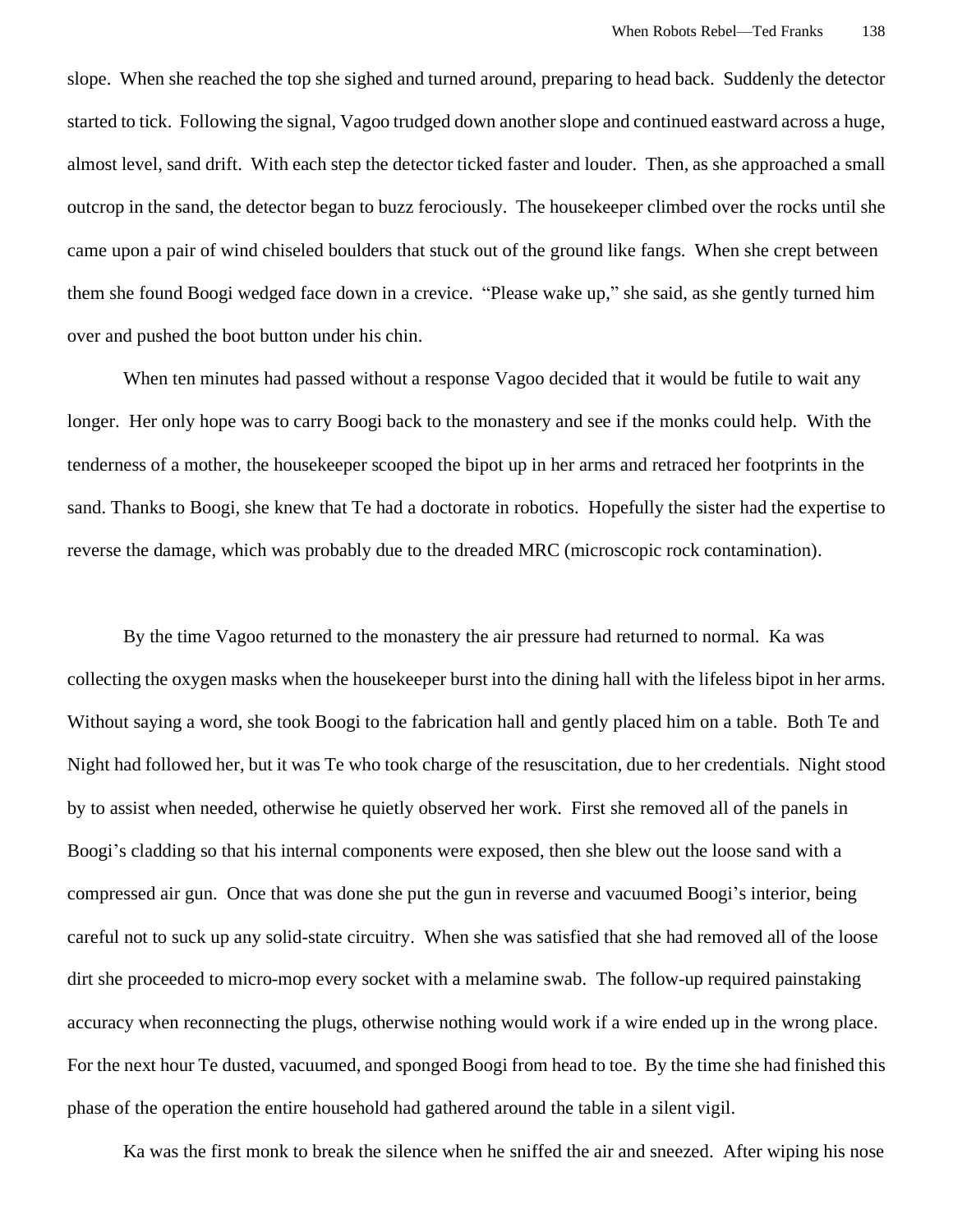with his monogramed hankie, he turned to Ub and whispered, "I know we all loved his cooking, but this prayer circle is ridiculous." The abbot was upset that Boogi's predicament had distracted his household from what he considered to be an equally important job: vacuuming Hoods. Finally, having reached the end of his rope, he clapped his hands and said, "Everybody back to work. Now!"

Ub protested but Ka was adamant. One by one, the brothers reluctantly sat down at their workstations and began cleaning their Hoods, using the same type of air gun as Te. The abbot ordered Aiigo and Klooi to clear off the terrace with sand blowers, but when he asked Vagoo to report to the kitchen she wouldn't budge. "I'm sorry, master," she said, "but I can't leave Boogi, at least for a little while." Ka relented, but inwardly he longed for the day when he could delete her again

.

As Te tested the integrity of Boogi's core Dr. Night acted as her assistant, frequently handing her the correct probe even before she asked for it. Ka couldn't help but be impressed as he watched her analyze specific ports, each one an enigma to his untrained eye. Her pretty face radiated a serene confidence as she bent over the bipot's dismantled frame, searching for anomalies. Chosen for their longevity and affordability, Boogi's limbs relied on old style hydraulics instead of the more elegant but expensive walk-by-wire systems. Unfortunately, hydraulics were easily incapacitated by sand and Boogi was no exception. The tedious task of flushing his valves now fell on Te, and to nobody's surprise she performed this procedure with finesse.

Ka was doubly impressed while watching her drain, blow-dry, and refill each valve. Now that he had seen her in action, her obvious accomplishments in the field of robotics made him feel unworthy of her affection. Even though he was proud to be the abbot of Poowhi, he also felt like his accomplishments were minuscule compared to hers. As a result, his secret passion was submerged under a cold wave of shame.

Once Te was confident that she had done all that she could to revive the bipot, she said, "You can summon him now. I hope I didn't miss anything. The poor guy was chock-full of sand."

As Vagoo moved closer, Ka tapped his bracelet. When there was no response he tapped it again. Te leaned over the bipot and looked into his dormant honeycomb eyes. Suddenly, a tiny buzzing sound like the purring of a cat reverberated inside his chest. Te smiled with relief and said, "His memory's loading. He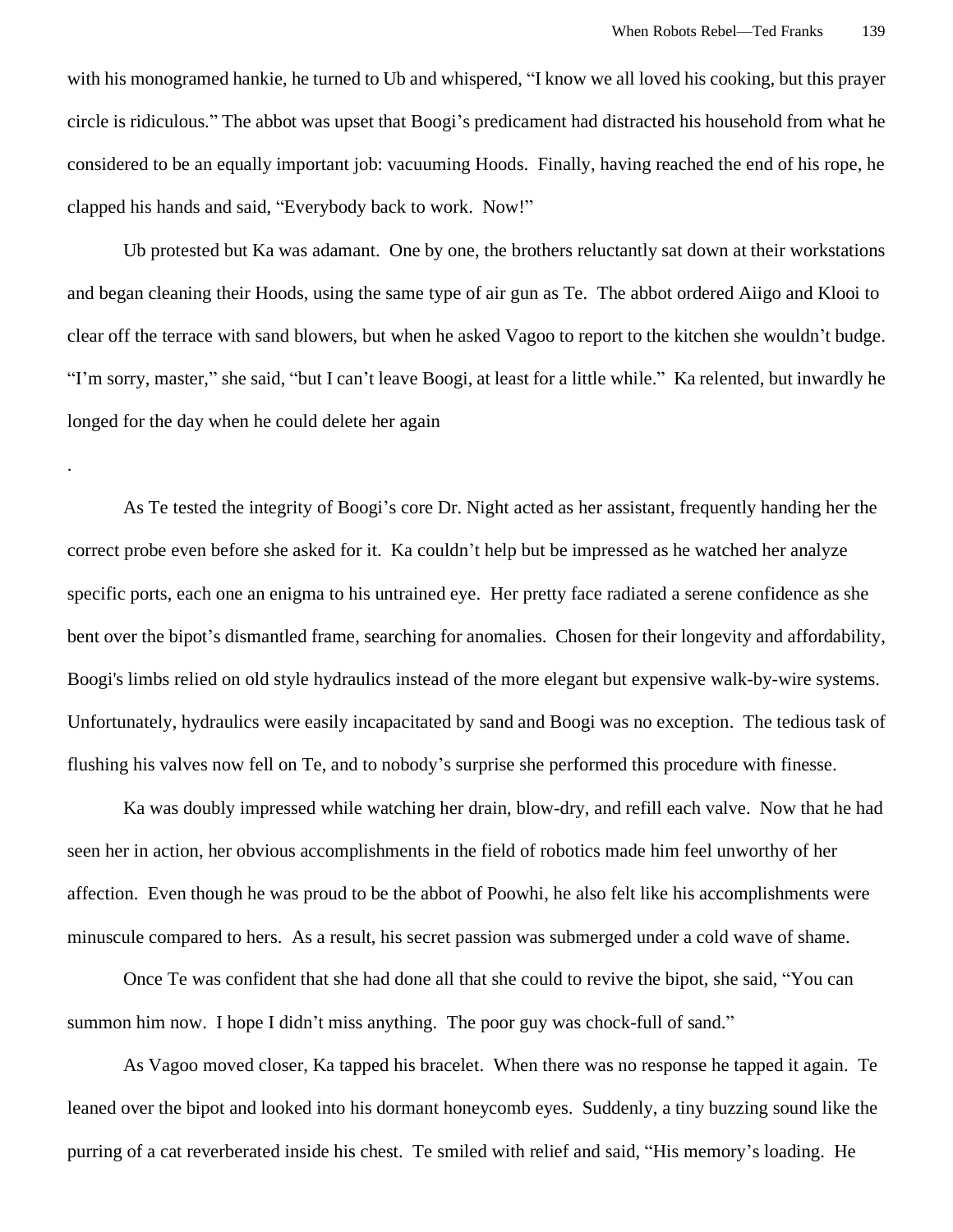should be with us in a minute. Boogi? Do you know where you are?" She placed a hand on his head and gently stroked the titanium cladding.

"Is this Poowhi?" he asked.

The housekeeper couldn't restrain herself and said, "What about me! Who am I?"

"Vagoo, of course."

When the brothers realized that Boogi was awake they stopped working long enough to applaud and cheer. Ka was appalled by this undeserved love fest for a robot who was a potential wanderer. "Where have you been?" he asked coldly, "and why were you outside in the storm?"

"Please Master Ka, now's not the time," Te said. "His memory's still fragmented." She held onto Boogi's hands as he sat up and wiggled his toes. When he was assured that his feet were responsive, the bipot slid off the table and stood up. He was wobbly for a moment but after walking around the table a few times he exhibited a healthy spring in his step.

"Boogi!" Ka said, raising his voice. "Why were you outside during the storm?"

The little chef bowed and said, "I was picking asparagrapes for Brother Ub."

"Picking *asparagrapes* in the middle of a cyclone?"

"Yes, master. I was trying to harvest them before they were punctured by the whirling sand."

Ka considered this alibi to be dubious at best. He turned to the doctor and sighed. "Here we go again," he said. "It's that atrocious humanistic software at work."

Night shrugged but said nothing as Ka gave Boogi a withering look. "Your priorities are all wrong," he snapped. "The Hoods always come first, and where did you get those dents?"

"I don't know, master. Maybe when the wind knocked me off my feet?" Boogi attempted another servile bow but Te placed her hand on his shoulder to block it

"Enough!" she said. "This robot almost perished and all you care about is a ridiculous Hood. I think *your* priorities are all wrong. Go right ahead. Order him to shovel sand, or even better delete his core and replace it with a Klooi!" As soon as she spoke everyone turned off their vacuums and froze. Overcome with anger, Te shoved the abbot out of her way and stormed out of the room.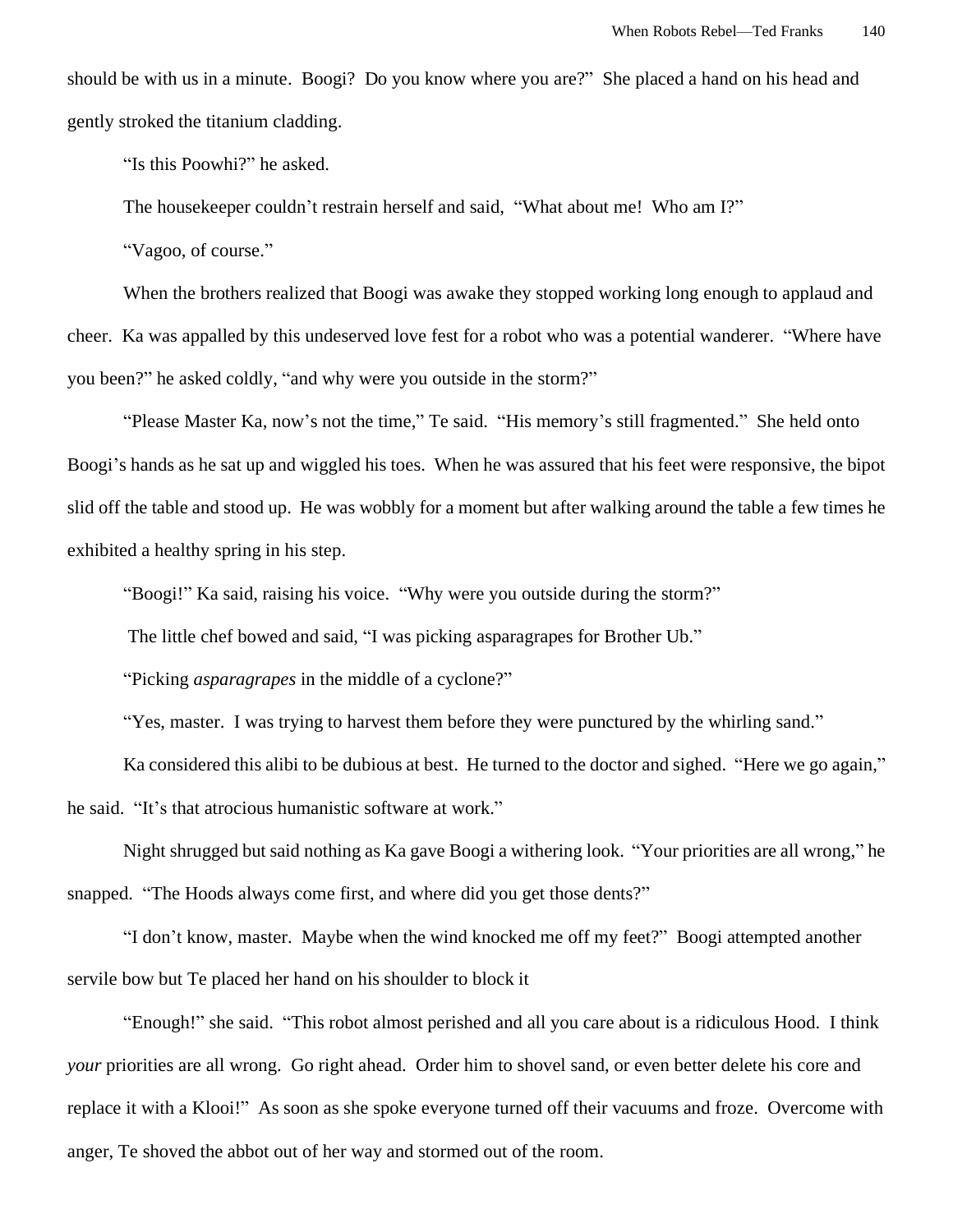"Sister Te, come back!" Ka screeched. He meant to sound stern but his voice sputtered with desperation as his worst-case scenario played out. Not only had Te defied him but Night had witnessed it all. Turning around, the abbot asked Boogi if he was fully operational. When the bipot nodded Ka said, "Then go help Aiigo on the terrace. I'll deal with you dents, and your core, tomorrow." After the bipot had left the room Ka attempted some damage control. "Doctor, I hope you don't get the wrong impression," he said. "These sandstorms bring out the worst in everyone. Who knows why. Maybe it's the change in air pressure."

"You've got my sympathy," Night replied. "Teri's always had a mind of her own and that's why I sent her here. But let's not worry about her just yet. I've got a bad feeling about Boogi. I believe there's more to that bipot than meets the eye."

This unexpected empathy buoyed Ka's ego, but Night's use of Te's given name grated on his already frazzled nerves. Every time the doctor said *Teri* it was a reminder that he enjoyed an intimacy that Ka envied and desired. Pretending to be calm, the abbot led the way into the tower's sandstone foyer. "Do you think Boogi's become a wanderer?" he asked.

Before Night could answer Ub barged through the gothic archway. He was followed by a strange woman and an enormous purple cyclops that had to lower its head to come inside. Ub was in an exuberant mood as he approached; huffing and puffing the terraformed air. "Brother, look who I found in our garden," he said.

Responding with a world-weary sigh, Ka turned to face a woman of similar age. She was dressed like a man in floppy pants, a knee length coat, and a red beret. Her silver hair was cut short in a blunt bob with bangs, and her eyes were hidden behind a pair of Jackie O. dark glasses. The head monk smiled vacuously. "Let me guess," he said. "Are you trespassers?"

Ub stamped his foot and said, "Brother! This is Nicole Norr, our neighbor. She was kind enough to drop by to check on our welfare."

Ka recognized her but played dumb. "I don't believe we've met," he said. "Welcome to Poowhi. I apologize for all this sand."

Ub was astonished by the abbot's pigheaded greeting. "Nicole's an actress," he said, fuming. "You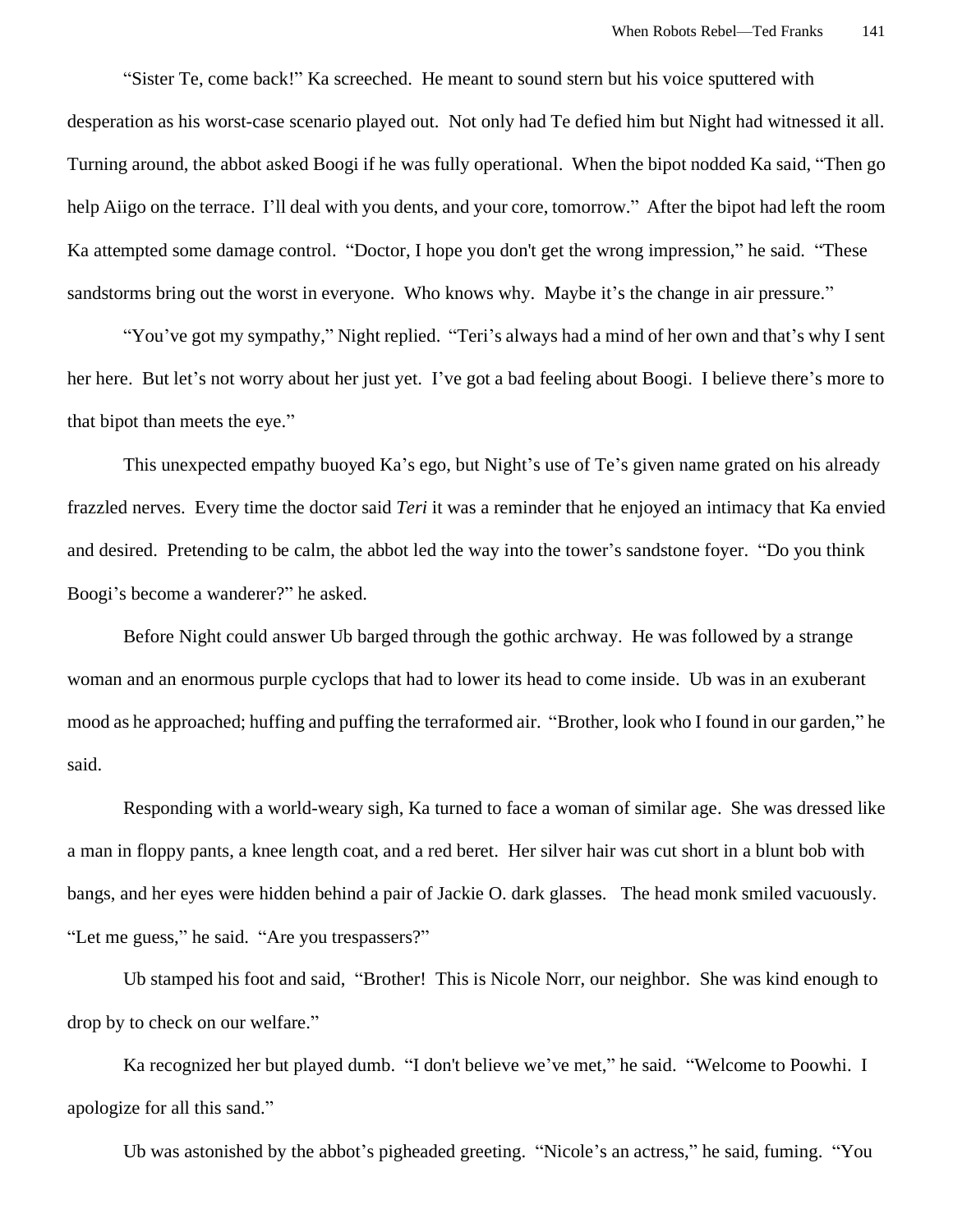know, like in movie star."

Ka responded with a blank look.

"I guess we *don't* get out much," Ub said. "Nicole, may I introduce Brother Ka, the head of our order. And this is Dr. Norris Night, from the NIMBUS Foundation."

"I recognized you," Night said, as he politely kissed her hand. "I'm thrilled to meet you. *The Library of Lotta Lo* is in my top ten."

"Charmed," Nicole said, as she took off her dark glasses. "I'm glad somebody likes it. I don't remember much about the production except that I caught a nasty cold after a weeklong shoot in a bikini."

Ka covertly examined Nicole's famous lavender eyes. They reminded him of someone else, but he couldn't remember who. Following Night's lead, he said, "Please forgive me. Brother Ub's correct. I don't get out much. But now that I think of it, I believe you used to visit Sister Mo."

"Actually Mo visited *me*," Nicole said. "I only came here once to attend her funeral. What a dear she was. Mo knew everything about Mars; the craters, the volcanoes, the polar ice caps, and least we forget, the treacherous Chasma Point." She smiled at Ub when she said, 'Point.' "It's a shame Mo was taken from us so soon. I never worried about her bouldering because she had been scaling some of our highest cliffs for a long time. It's ironic that her last precipice was under Poowhi because that very same canyon was also her first. But at least she died having fun. Such a dear. It was Mo who selected the crater where I built my home."

"How interesting," Ka said, feeling nothing of the sort. "I hope your home weathered the storm better than Poowhi. It's a shame we were asleep when it hit, otherwise we could have been ready. Still, there's nothing we could have done to prevent *that*." He nodded at the brothers vacuuming sand outside.

"Any who," Nicole said, "I wanted to be a good neighbor and drop by on my way into town. This isn't the first storm since Mo died, but it was unexpected just the same. Are all your robots accounted for?" She glanced around the room as if she were expecting someone.

"Yes, everyone's here," Ub said. "No harm done except for poor Vagoo. Her lips fell off."

"Thank goodness," Nicole said. "Lips are easily replaced, but a bipot buried in the sand..."

"Woe is me!" Ub said. "I nearly forgot. We almost lost Boogi. He was outside the whole time and his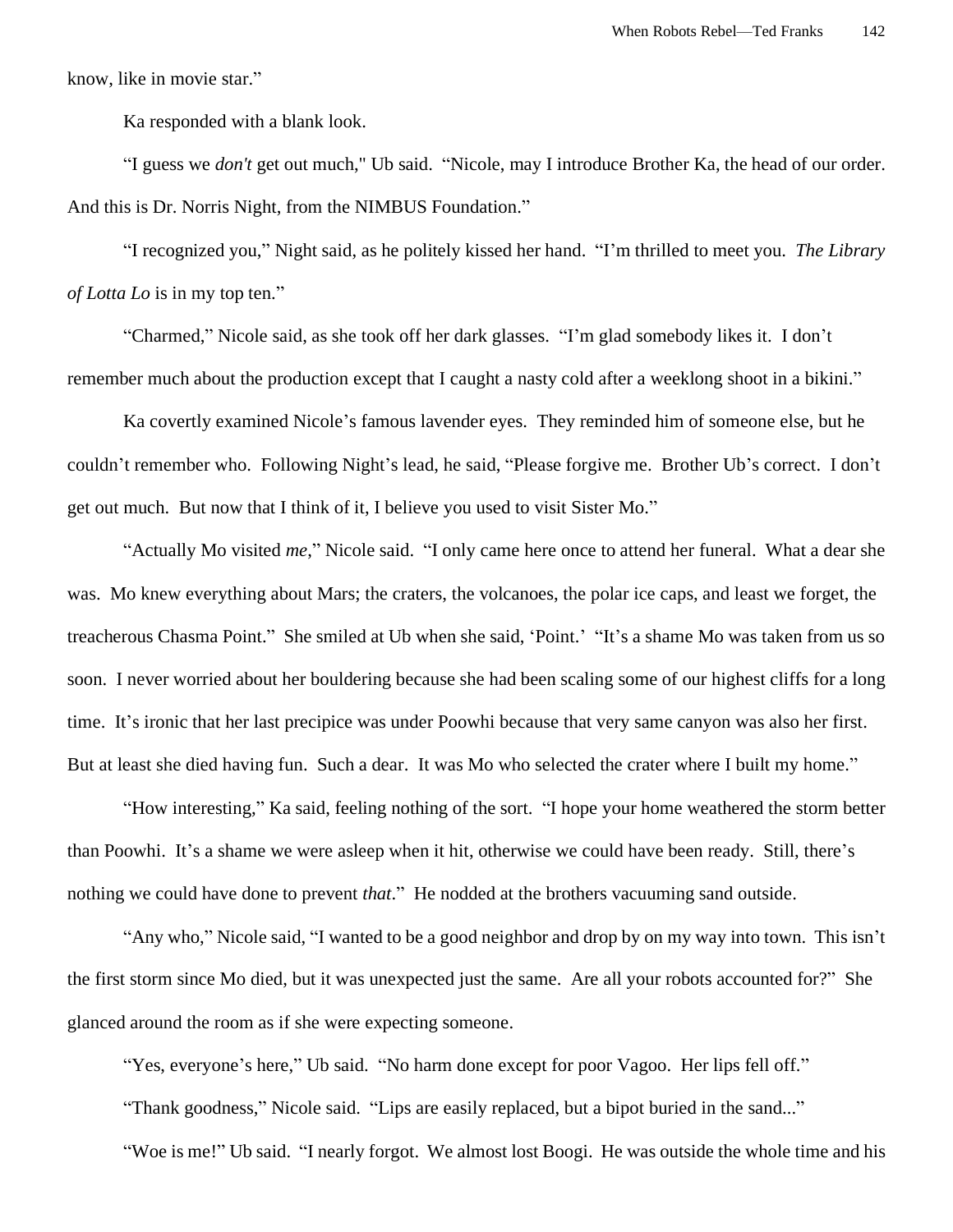core crashed."

"Really? Has he been repaired yet?"

"Of course," Ka said, feeling miffed. "Our very own Sister Te took care of him at my behest. You see, our robots have always been our most cherished commodity, after Hoods of course. We wouldn't survive one minute without their loyal service."

Nicole nodded and said, "A good commodity is hard to come by nowadays."

"I didn't lift a finger," Night said. "Teri's the robotician in our family. I'm just the software guy."

When Nicole looked confused Ka explained that Sister Te and Teri were one and the same. "I know that married monks are frowned upon," he said, "but her credentials were exemplary so we accepted her application on the spot." The abbot paused, hoping that the doctor would take over. There were still enough unknowns in Te's history to make him jump at the chance to steer the conversation in her husband's direction.

"We met during my first year as a professor," Night said. "She was in my data structures class and I'll leave it at that. I always wished that she could develop a deeper understanding of NIMBUS and that's why I sent her here. Brother Ka's the highest authority in that regard."

Nicole was coy. "You're awfully young to be a professor."

Night chuckled and said, "That's what Teri thought but I can assure you I'm not. Will you be coming to our banquet next month?"

"Brother Ub invited me," she said. "As a rule I avoid parties, but Ub is such a dear I just might attend."

The rotund monk gave Ka an affectionate jab in the ribs. "Did you hear that?" he whispered. "She called me 'dear."

"I wish you'd come," Night said. "Our symposium's attended by la crème de la crème. You'll fit right in. Plus I'll be there along with a few other boring computer nerds, reinventing the wheel."

"Ah, the wheel," Nicole muttered, "which in your case would be NIMBUS, I suppose." When the doctor gave her the thumbs up she stepped back and said, "I think I'll do a raincheck. But the banquet might be fun. I suppose the wives will be wearing the latest haute couture."

At that moment Vagoo rushed through the archway dragging a vacuum behind her. As she rushed up to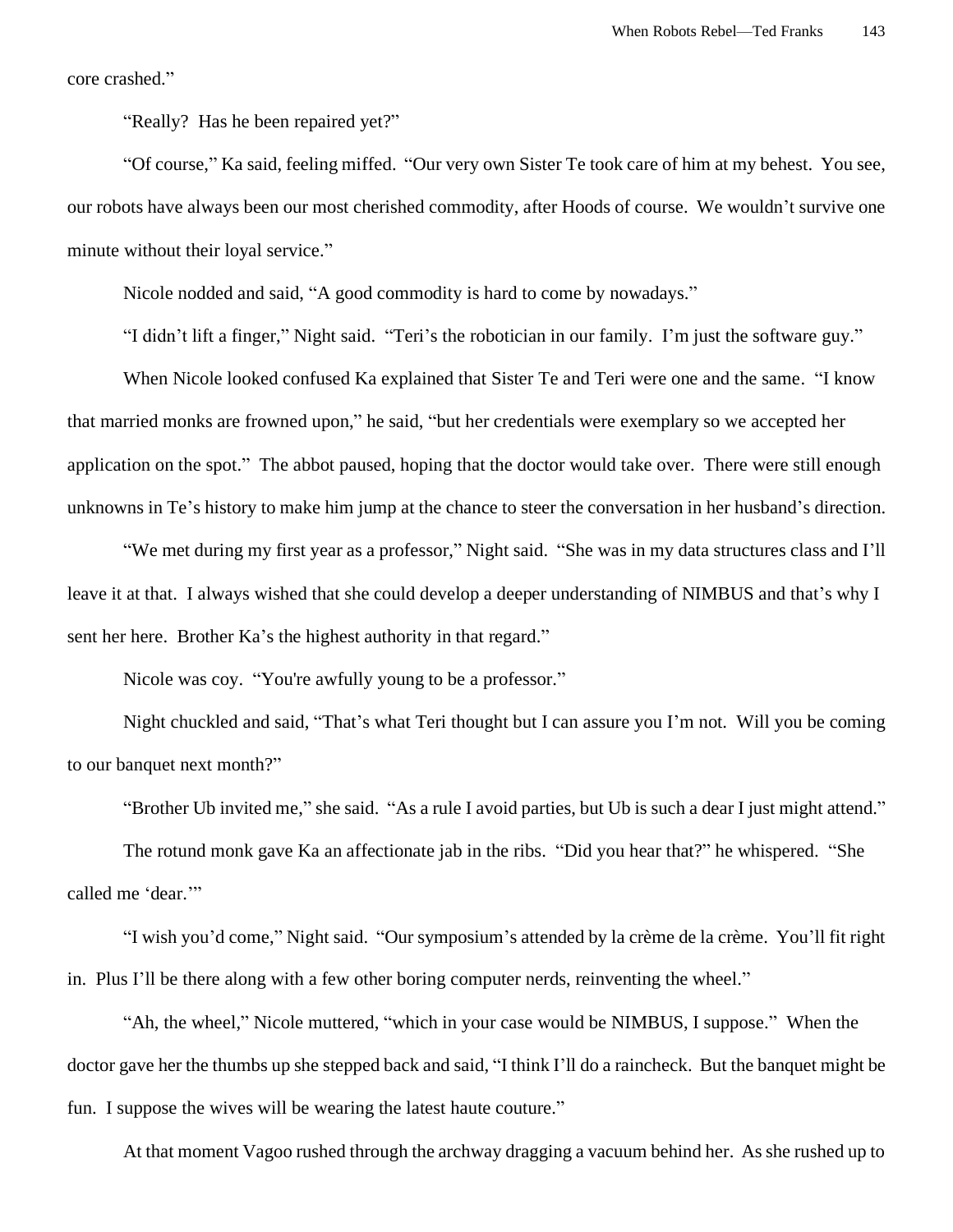the actress her bull-fiddle voice squawked with excitement. "Ms. Nicole!" she said, "I saw your hovercraft so I knew you were here. Remember me? We met at Chasma Point." The globate housekeeper curtsied like a prima ballerina, completely unaware of anyone else in the hall.

"Of course I remember," Nicole said, beaming with delight. "You're my biggest fan."

Vagoo inched closer and whispered, "Thank you for the photo. You're an angel in disguise. I put it in a gold—."

"You know each other?" the puzzled abbot asked.

"Yes, master," Vagoo said, feeling compelled to confess. "Nicole sent me an autographed picture. I put it in a gold frame that I borrowed from storage, but it disappeared."

"It disappeared?" Nicole said.

"I didn't lose it, Ms. Nicole. It just up and disappeared."

Then it was Boogi's turn to rush in through the archway. Upon seeing Nicole, he instantly froze.

Nicole smiled at him. "Hello robot. You must be the troublemaker."

"Well done," Ka said. "How did you guess?"

"I introduced them," Ub said, telling a little white lie in order to keep the bloodhounds at bay.

Nicole didn't miss a beat and said, "Those dents gave him away. Poor thing. I hope you'll remove

them soon. *My* bipots are self-conscious about even the tiniest scratch."

Ka resented her presumptuous advice. Even though he wanted to slap her, he retained his calm façade. "Of course we'll fix him," he growled. "I believe Sister Te will handle that job."

"Good. I abhor seeing robots in such a shabby state." She turned to address Boogi, "You're a lucky robot to survive such a violent storm."

"He was picking asparagrapes when the storm hit," Ka said derisively.

"That just breaks my heart," Ub said, "to think that Boogi risked everything for my benefit. I do love an asparagrape soufflé, but not enough to bury him in the sand for it."

"That's very good of you," Ka snapped, "but somehow I don't buy his story. I suspect that Boogi has finally become a wanderer just like Dunei. Until now he was content being a gazer; frequently stopping his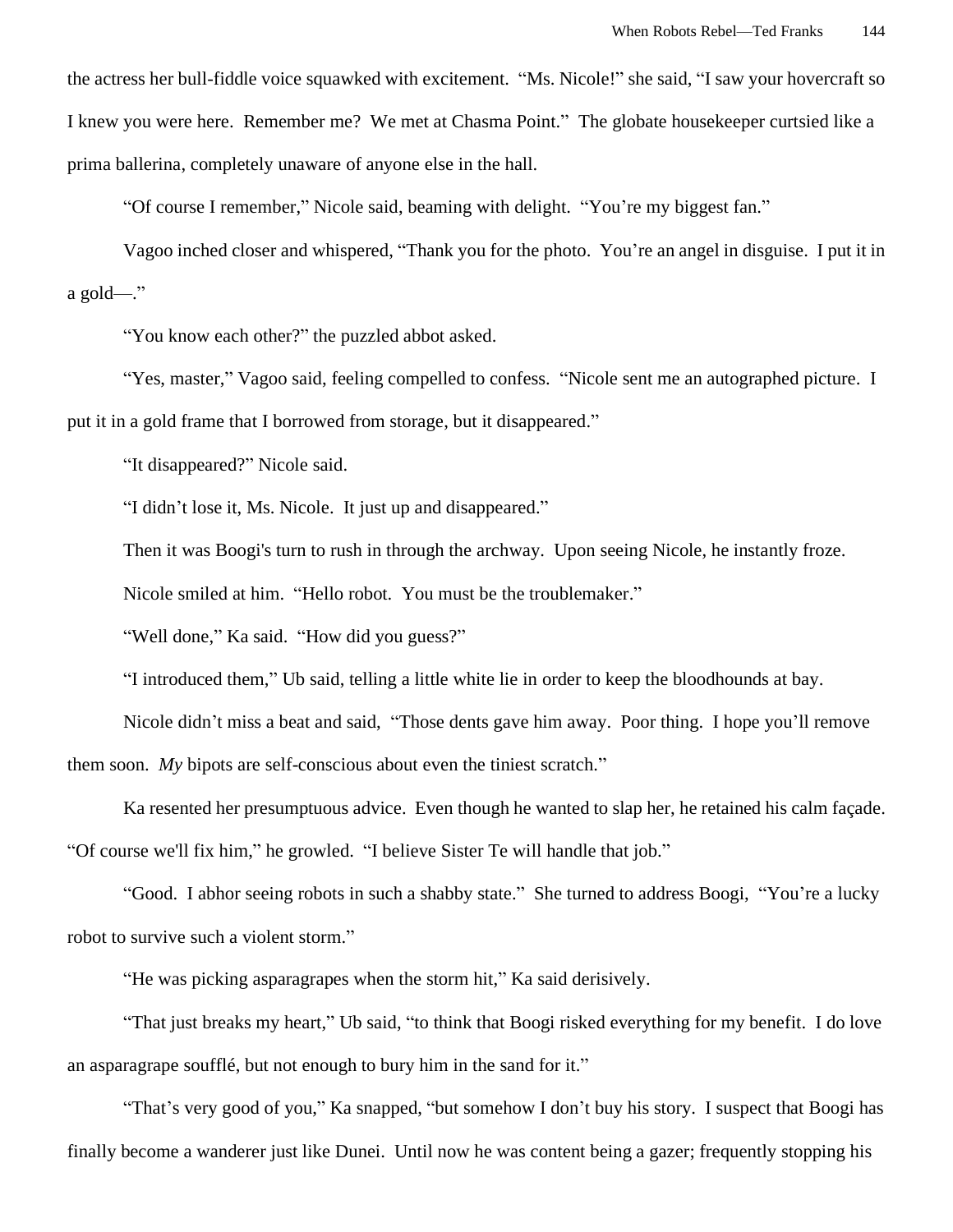chores to gaze into space. Isn't that right Boogi?"

Boogi nodded reluctantly.

Nicole came to his defense. "And what's wrong with that?" she said. "I think it's miraculous whenever a machine's software can appreciate the nuances of our worlds. Laloose is a wanderer and I encourage it. He's discovered at least a dozen fascinating features on Mars. If only Sister Mo were still alive to see them. If not for Laloose's travels I would have missed out on the endless mazes of the Noctis Labyrinthus or the hidden hot springs of Pavonis Mons. They're beyond the border so one needs an oxygen mask to see them, but they're well worth it. Robots have most of Mars all to themselves for one simple reason: they don't have lungs."

"You're assuming that robots are more efficient because they have such interests," Night said. "Actually the opposite is true. My NIMBUS core doesn't allow distractions. I believe that the pursuit of pure logic should be the only goal of computer science, and a robot's only desire."

Ka agreed. "Mars isn't a vast sandbox for robots to play in," he said. "Robots were designed to be our servants and nothing more. Their selfless service frees usto pursue our goal; to be one with NIMBUS and bask in its brilliance."

"And to attend a fabulous symposium once a year," Night added.

"I guess you're not as ascetic as you make it out to be," Nicole remarked, as she put her dark glasses back on. "It's a shame you didn't make automatic storm doors your goal so that your poor robots could play in an empty sandbox instead of vacuuming it."

"Why don't you make a donation?" Ka said coldly. "Then I could."

"Sorry, but I don't consider Hood construction to be a valid charity. But I'm sure NIMBUS doesn't feel that way, provided it *can* feel. Poowhi will do fine without my financial support. Any who, regardless of our differences I'm glad you survived the storm. Neighbors should keep an eye on each other, don't you think?"

"Absolutely," Ub agreed. "I like to think of us as one big happy family."

"Well then, that's that," Nicole said. "Laloose, it's time for us to run along. We've got some shopping to do. So nice to meet you Dr. Night, and likewise Master Ka. Who knows? I might show up at your banquet after all. I hear Boogi's menus are scrumptious. Even without an asparagrape soufflé it should be divine."